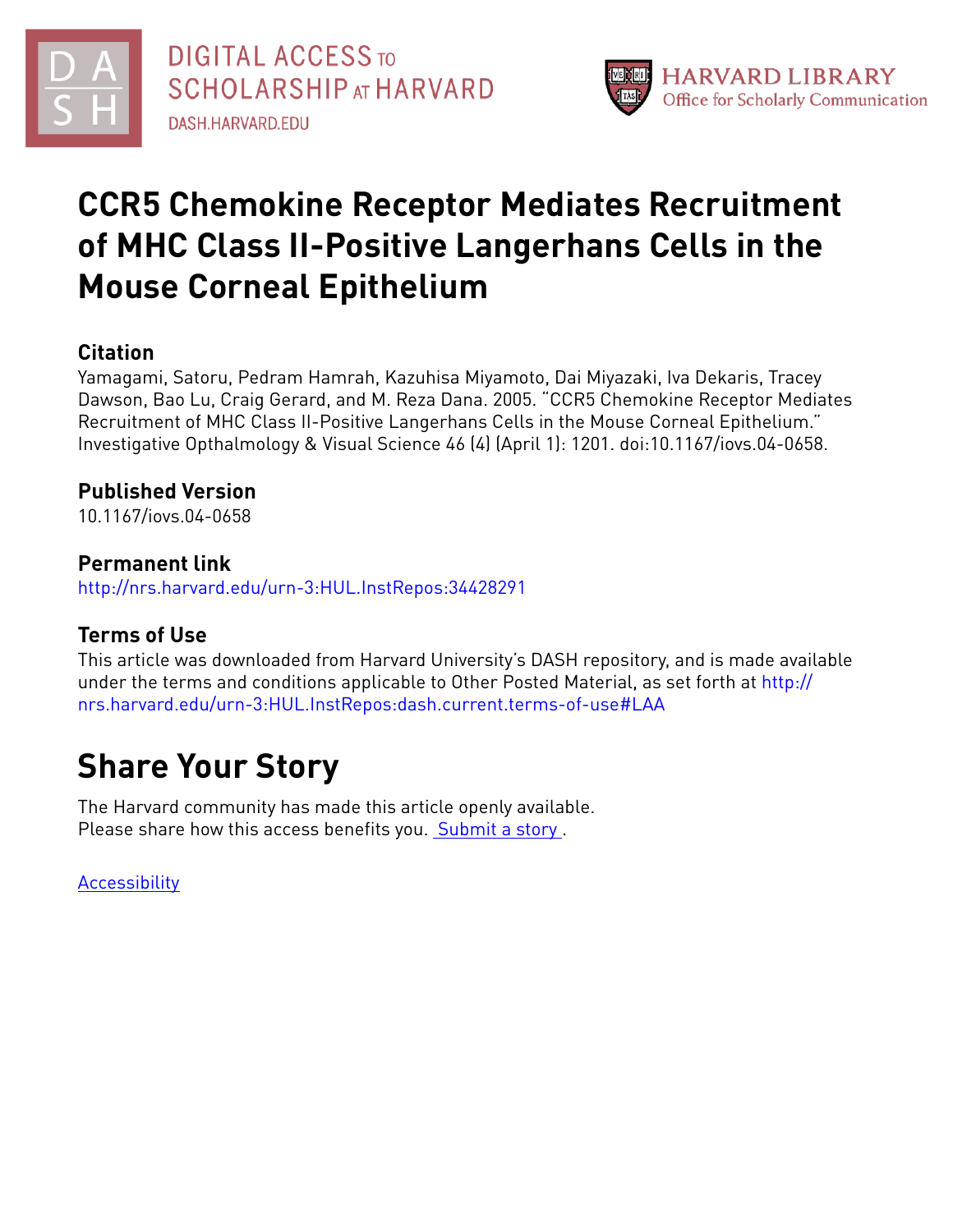# **CCR5 Chemokine Receptor Mediates Recruitment of MHC Class II-Positive Langerhans Cells in the Mouse Corneal Epithelium**

*Satoru Yamagami,*1,2 *Pedram Hamrah,*<sup>1</sup> *Kazuhisa Miyamoto,*<sup>1</sup> *Dai Miyazaki,*<sup>1</sup> *Iva Dekaris,*<sup>1</sup> *Tracey Dawson,*<sup>3</sup> *Bao Lu,*<sup>4</sup> *Craig Gerard,*<sup>4</sup> *and M. Reza Dana*<sup>1</sup>

**PURPOSE.** To characterize the chemokines and chemokine receptors that mediate the effect of proinflammatory cytokines, interleukin (IL)-1 and tumor necrosis factor (TNF)- $\alpha$ , on the recruitment of MHC class  $II^+$  Langerhans cells (LCs) in the corneal epithelium.

**METHODS.** A standard model for corneal LC recruitment, application of cautery to the central corneal surface was used, and the differential gene expression levels of a panel of chemokines and chemokine receptors were determined by RNase protection assay. Chemokine receptor-knockout mice were used to evaluate the recruitment of MHC class  $II<sup>+</sup>$  LCs to the corneal epithelium. To determine the sensitivity of selected chemokines to IL-1 and TNF- $\alpha$  stimulation, the chemokine gene expression pattern was analyzed after blockade of IL-1 and TNF receptors.

**RESULTS.** CCR1, -2, and -5 were overexpressed in corneas after cauterization. Topical administration of soluble TNF receptor I and IL-1 receptor antagonist, which abrogated corneal LC recruitment, significantly suppressed the gene transcription levels of the ligands of CCR1 and/or -5, regulated on activation normal T-cell expressed and secreted (RANTES), macrophage inflammatory protein (MIP)-1 $\alpha$ , and MIP-1 $\beta$ . The recruitment of major histocompatibility complex (MHC) class  $II^+$  LC was significantly suppressed in  $CCR5^{-/-}$  mice and blockade of RANTES and MIP-1 $\beta$ , but not in CCR1<sup>-/-</sup>, CCR2<sup>-/-</sup>/MIP- $1\alpha^{-/-}$ , or MIP-1 $\alpha^{-/-}$  mice. The evaluation of epithelial  $CD11c<sup>+</sup>$  LC cells by confocal microscopy revealed coexpression for CCR5 primarily among  $B7^-$  (CD80<sup>-</sup>/CD86<sup>-</sup>) subsets of these LCs but not among the mature  $B7^+$  subsets of CD11c<sup>+</sup> LCs.

**CONCLUSIONS.** These data suggest that CCR5 plays a critical role in mediating recruitment and mobilization of MHC class II

Supported National Eye Institute Grant EY12963 (MRD); the Eye Bank Association of America (MRD); Fellowships from Bausch & Lomb (SY, DM), Scientific Research from the Ministry of Education (SY), the Japan National Society for the Prevention of Blindness (SY); and Balokovic Scholarship from Harvard University (ID).

Submitted for publication June 6, 2004; revised October 24, 2004; accepted November 11, 2004.

Disclosure: **S. Yamagami**, None; **P. Hamrah**, None; **K. Miyamoto**, None; **D. Miyazaki**, None; **I. Dekaris**, None; **T. Dawson**, None; **B. Lu**, None; **C. Gerard**, None; **M.R. Dana**, Amgen Corp. (F)

The publication costs of this article were defrayed in part by page charge payment. This article must therefore be marked "*advertisement*" in accordance with 18 U.S.C. §1734 solely to indicate this fact.

Corresponding author: Satoru Yamagami, Department of Corneal Tissue Regeneration, Tokyo University Graduate School of Medicine, Bunkyo-ku, Tokyo, 113-8655, Japan; syamagami-tky@umin.ac.jp.

LCs into the corneal epithelium. Targeting CCR5 and its ligands may be a new strategy for modulating immunity. (*Invest Ophthalmol Vis Sci.* 2005;46:1201–1207) DOI:10.1167/iovs.04- 0658

Langerhans cells (LCs) are a specialized subpopulation of<br>bone marrow–derived dendritic cells (DCs), which, in ad-<br>distance designed denoting in the ship subjection dition to their well-characterized function in the skin, are part of the professional antigen-presenting cell (APC) population of the ocular surface.<sup>1</sup> Recent data from our laboratory have revealed that the epithelium of the normal mouse cornea contains both resident  $CD11c<sup>+</sup>$  major histocompatibility complex (MHC) class II-*negative* LCs as well as CD11c<sup>+</sup>MHC class II-*positive* LCs.<sup>2</sup> These MHC class II<sup>-</sup> LCs exist, not only in the corneal periphery and limbus, but also exclusively in the central and paracentral corneal epithelium,<sup>2</sup> where MHC class  $II<sup>+</sup>$ LCs are totally absent.<sup>2-4</sup> Although the immunologic role of MHC class II<sup>-</sup> LCs remains unknown, the critical role of MHC class  $II<sup>+</sup>$  LCs in initiating immunogenic and specifically T-cellmediated inflammation in the cornea and ocular surface is well established.<sup>3,5,6</sup>

In the corneal epithelium, several inflammatory stimuli and corneal diseases (e.g., alkali or thermal burns and infection) have been shown to induce recruitment of MHC class  $II<sup>+</sup>$  LCs into the central cornea, where they may initiate Ag processing.7–10 For example, in herpetic keratitis, migration of MHC class  $II^{+}$  LCs into the cornea is associated with significant exacerbation of disease.<sup>7,11</sup> Further, the existence of MHC class  $II<sup>+</sup>$  LCs in the center of the cornea is critical in the innate immune response to *Pseudomonas aeruginosa*. <sup>12</sup> Moreover, the microanatomic distribution of MHC class  $II^+$  ocular surface LCs, specifically the fact that MHC class  $II<sup>+</sup>$  cells are absent from the central cornea, has been related to the immune privilege of the cornea and the generally favorable prognosis of corneal allografts. $13-15$  Conversely, the poor prognosis of "high-risk" corneal allografts, where the donor tissue is engrafted onto inflamed and vascularized host beds, has been associated with the significant endowment of MHC class II corneal LCs in the transplant bed, which can facilitate allosensitization.<sup>14,16</sup> These findings suggest that the mobilization and distribution of MHC class  $II^+$  LCs in the central areas of the cornea can alter the clinical course of a variety of corneal diseases.

Despite the critical role of LCs as "professional" APCs, the molecular mechanisms that mediate their recruitment into ocular tissues are only partially understood. IL-1 has been reported to play a critical role in the recruitment of MHC class  $II^+$  LCs in not only the cornea,<sup>17,18</sup> but also the skin.<sup>19</sup> Conversely, topical administration of an IL-1 receptor antagonist (IL-1ra), a natural and potent antagonist of IL-1RI, has been shown to suppress significantly the recruitment of MHC class II<sup>+</sup> LCs into the central cornea.<sup>5</sup> In addition to IL-1, TNF- $\alpha$  has been implicated in the migration of skin LCs.<sup>20,21</sup> Similarly, we have shown that TNF- $\alpha$  (through the activity of its receptors p55 [TNFR-I] and p75 [TNFR-II]) is a critical mediator of MHC

From <sup>1</sup>The Laboratory of Immunology, Schepens Eye Research Institute, Harvard Medical School, Boston, Massachusetts; the <sup>2</sup> Department of Corneal Tissue Regeneration, University of Tokyo Graduate School of Medicine, Tokyo, Japan; the <sup>3</sup>Department of Pathology, University of North Carolina, Chapel Hill, North Carolina; and <sup>4</sup>The Perlmutter Laboratory, Children's Hospital, Harvard Medical School, Boston, Massachusetts.

Investigative Ophthalmology & Visual Science, April 2005, Vol. 46, No. 4 Copyright © Association for Research in Vision and Ophthalmology **1201**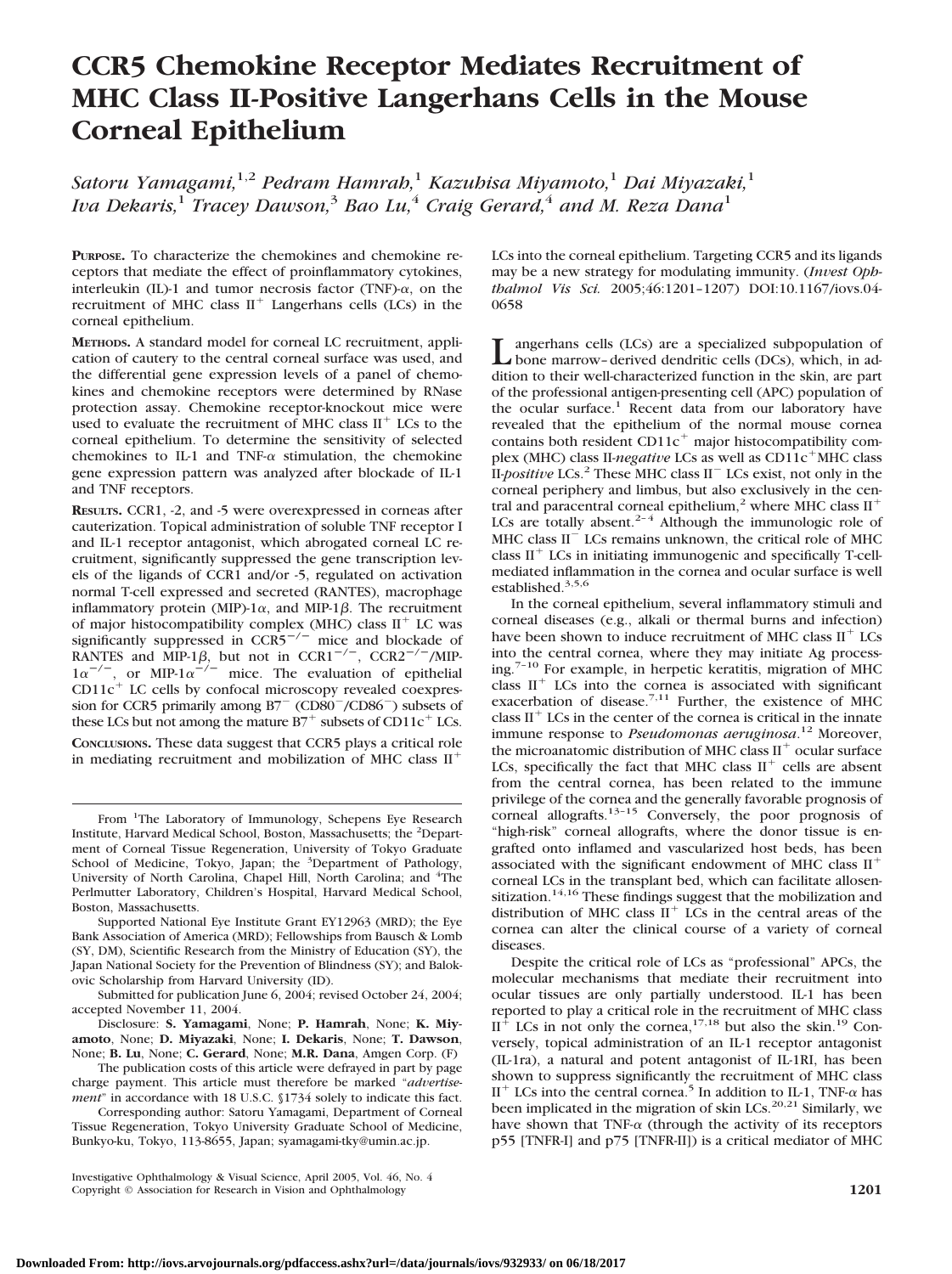| Primary Ab (Clone)                | <b>Specificity</b>                         | <b>Control Ab</b> |
|-----------------------------------|--------------------------------------------|-------------------|
| Ia <sup>d</sup> -FITC (39-10-8)   | BALB/c mouse class II MHC Ag               | Mouse IgG-FITC    |
| Ia <sup>b</sup> -FITC (AF6-120.1) | C57BL/6 or C57BL.129 mouse class II MHC Ag | Mouse IgG-FITC    |
| $CD11c$ (HL3)                     | Integrin DC/LC marker                      | Hamster IgG       |
| CD45 (30-F11)                     | Panleukocyte marker                        | Rat IgG2b         |
| CD80-FITC (16-10AI)               | B7.1 costimulatory molecule                | Hamster IgG       |
| CD86-PE (GL1)                     | B7.2 costimulatory molecule                | Rat IgG2a         |
| CCR1 (C-20)                       | CC chemokine receptor 1                    | Goat IgG          |
| $CCR5$ (M-20)                     | CC chemokine receptor 5                    | Goat IgG          |
| <b>RANTES (53405)</b>             | RANTES/CCL5                                | Rat IgG2a         |
| MIP-1 $\beta$ (46907)             | MIP-1 $\beta$ /CCL4                        | Rat IgG2a         |
|                                   |                                            |                   |

**TABLE 1.** Primary and Respective Control Antibodies

class  $II<sup>+</sup>$  LC recruitment into the cornea and that it can partially mediate the activity of IL-1 in recruiting corneal LCs. $4$  However, although animals with gene-targeted deficiency of both p55 and p75 exhibited impaired corneal LC recruitment, we could not uniformly detect TNFR expression by all corneal LCs that migrated into the cornea in response to inflammation. Therefore, we have hypothesized, $4$  but thus far have not provided proof, that the effect of proinflammatory cytokines on the recruitment of MHC class  $II^+$  LCs is not direct, but rather is mediated through select inducible chemokines that are generated in response to local inflammation. Herein, we provide data, using an established experimental model of inflammatory keratitis associated with the expression of MHC class  $II<sup>+</sup>$  LCs, that differential overexpression of select chemokines and chemokine receptors, notably CCR5 and its ligands, mediates the IL-1 and TNF- $\alpha$ -induced recruitment of ocular surface MHC class  $II<sup>+</sup>$  LCs in the central corneal epithelium.

### **MATERIALS AND METHODS**

#### **Animals**

Unless otherwise noted, BALB/c (H-2<sup>d</sup>) mice (Taconic Farm, Germantown, NY) were used for chemokine and chemokine receptor mRNA detection studies. Gene knockout (KO) strains tested, included mice with homozygous deficiency of CCR5 (CCR5<sup>-/-</sup>, C57BL/129 background from Jackson Laboratory, Bar Harbor, ME),  $\textrm{CCR2}^{-/-} \textrm{MIP-1}\alpha^{-/-}$ (C57BL/129 background), MIP-1 $\alpha^{-/-}$  (C57BL/6; Jackson Laboratory), and CCR1 (CCR1<sup>-/-</sup>, C57BL/129 background).<sup>22</sup> The wild-type control animals (C57BL/129 and C57BL/6) were procured originally from Jackson Laboratory and were subsequently bred at the Schepens Eye Research Institute animal colony. All experiments used male mice that were 6 to 12 weeks of age. All animals were treated in accordance with the ARVO Statement for the Use of Animals in Ophthalmic and Vision Research.

#### **Antibodies**

The primary antibodies (Abs), their specificity, and their respective control Abs are summarized in Table 1. CCR1 and CCR5 Abs were purchased from Santa Cruz Biotechnology (Santa Cruz, CA). Regulated on activation, normal T-cell expressed and secreted (RANTES)/CCL5, macrophage inflammatory protein (MIP)-1 $\beta$ /CCL4 Abs, and their isotype control (rat IgG2a) were obtained from R&D Systems (Minneapolis, MN). The other primary Abs were from BD PharMingen (San Diego, CA). The secondary antibodies were Cy5-conjugated goat anti-Armenian hamster IgG (BD PharMingen), and FITC- and rhodamineconjugated donkey anti-goat IgG and rhodamine-conjugated goat antirat IgG (Santa Cruz Biotechnology).

# **Induction of MHC Class II**- **LC Recruitment and Enumeration**

Mice were deeply anesthetized with an intraperitoneal injection of 3 to 4 mg ketamine and 0.1 mg xylazine and placed under the operating microscope. Unless noted otherwise, ocular major histocompatibility complex (MHC) class  $II<sup>+</sup>$  LC recruitment into the central and paracentral cornea was induced by application of thermal cautery. With the tip of a hand-held cautery (Aaron Medical Industries Inc., St. Petersburg, FL), seven to nine burns were applied to the surface of the central area of the cornea to induce MHC class  $II<sup>+</sup>$  LC recruitment into the corneal epithelium, as previously described.<sup>4</sup> Antibiotic ophthalmic ointment was applied immediately after all eye surgeries. At select time points after corneal cauterization ( $n = 6-10$  mice per time point), corneas were harvested, and LC enumeration was performed in whole corneal epithelial sheets by use of indirect immunofluorescence, as described elsewhere.<sup>4,5</sup> Briefly, corneas were removed and placed in 20 mM EDTA buffer for 30 minutes at 37°C. The epithelium was detached and washed in phosphate-buffered saline (PBS) at room temperature. After fixation with 95% alcohol, epithelial sheets were incubated with primary anti-mouse Ia<sup>d</sup> Ab for BALB/c mice, or with anti-mouse Ia<sup>b</sup> Ab for C57BL/6 or C57BL/129 mice for 30 minutes at 37°C to detect respective strain-specific MHC class  $II<sup>+</sup>$  LCs. Isotype-matched control antibodies and secondary antibodies alone were used as negative controls. Epithelial sheets were washed twice in PBS and incubated with FITCconjugated goat anti-mouse secondary Ab for 30 minutes at 37°C. Samples were mounted on slides and examined under the fluorescence microscope. MHC class  $II<sup>+</sup>$  LCs in the central and paracentral (central 2 mm) of the cornea were enumerated using a square ocular grid and quantified as LCs per square millimeter.

#### **RNA Preparation and RNase Protection Assay**

At select time points after corneal surgery  $(n = 6 - 10)$  corneas per time point per experiment), total RNA was extracted by the single-step method (RNA-STAT-60; Tel-Test Inc., Friendswood, TX). Briefly, whole corneas were homogenized and centrifuged to remove cellular debris. The RNA pellet was resuspended in nuclease-free water and processed together as a group. Detection and quantification of murine chemokine mRNAs were performed with a multiprobe RPA system (BD Bioscience, Franklin Lake, NJ), as recommended by the supplier and as we have previously described.<sup>23</sup> Briefly, a mixture of  $[\alpha^{32}P]$  UTP-labeled antisense riboprobe was generated from the chemokine template set mCK-5 and mCR-5 (BD Bioscience). Ten micrograms of total RNA was used in each sample. Total RNA was hybridized overnight at 56°C with 300 pg of the 32P-anti-sense riboprobe mixture. After purification by ethanol precipitation, the samples were resolved on 5% polyacrylamide sequencing gels. The gels were dried and subjected to autoradiography. Protected bands were observed after exposure of gels to x-ray film. The bands were quantitated by densitometric analysis and were normalized to averaged density of L32 and GAPDH.

## **Suppression of MHC Class II**- **LC Recruitment with Topical IL-1Ra and Soluble TNFR-I Administration**

To determine alterations in chemokine and chemokine receptor expression as a result of local immunotherapies that suppress ocular LC migration, we topically applied IL-1ra (2 mg/mL; kindly provided by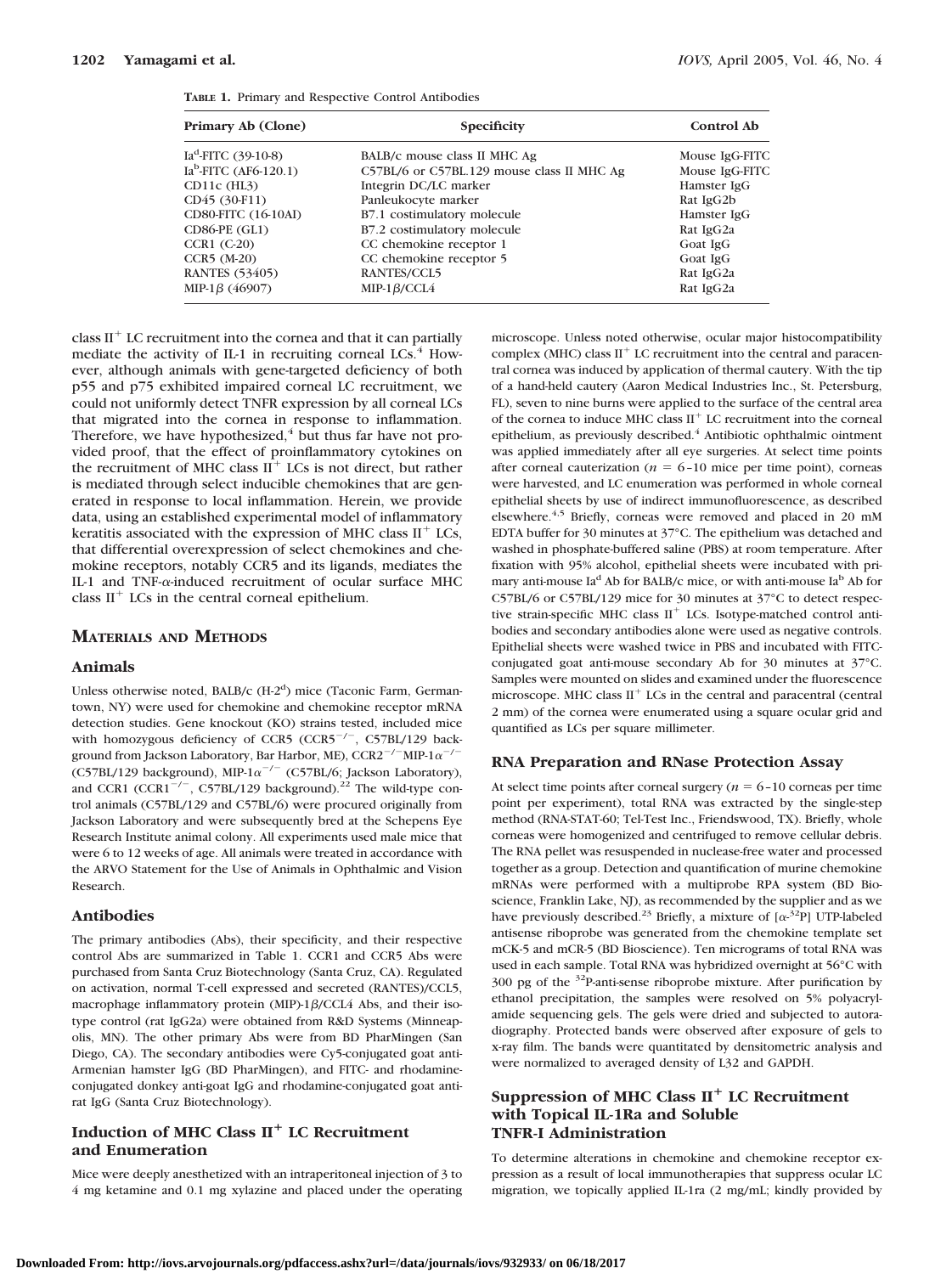

Autoradiography data. On the basis of the migration pattern of the undigested probes, specific bands were identified for each chemokine. (**B**) Densitometric analyses normalized to L32 and GAPDH. Vertical axes indicate arbitrary units based on densitometry. There was overexpression of RANTES, MIP-1 $\alpha$ , MIP-1 $\beta$ , and MIP-2 mRNA in corneas on days 3 and 6 after cauterization. Minimal levels of eotaxin were detectable on day 3 after cautery. Two sets of results on separate experiments were analyzed, and averaged density is shown as the results of densitometric analysis.

Ulrich Feige; Amgen Corp., Thousand Oaks, CA) and soluble (s) TNFR-I (15 mg/mL; kindly provided by Carl Edwards, Amgen Corp.) eye drops four times daily after cauterization until tissues were harvested. Eye drops containing the vehicle (0.2% hyaluronic acid) were used in the same manner as in the control mice. On days 3 and 6 after cauterization, corneas ( $n = 10$  per time point per experiment) were removed in both groups and homogenized (RNA-STAT-60; Tel-Test) and stored at  $-70^{\circ}$ C for RNA extraction and RPA analysis. All experiments were repeated at least twice; representative data are presented.

# **Effect of MHC Class II**- **LC Recruitment with Subconjunctival Injection of Anti-RANTES and MIP-1** $\beta$  Abs

After cautery, subconjunctival injection was performed with a  $100 - \mu L$ glass syringe (Hamilton Co., Reno, NV) with a 30-gauge needle. A total of 5  $\mu$ L (5  $\mu$ g each) of rat anti-mouse RANTES and anti-mouse MIP-1 $\beta$ neutralized Abs was injected on the day of the cautery and 2 and 4 days after surgery. The same amount of rat IgG2a was used as a control. MHC class  $II^{+}$  LCs in the central and paracentral of the cornea were enumerated on day 6.

# **Evaluation for CCR1**- **and CCR5**- **Cells in Corneal Epithelial Sheets**

Mice were killed on days 3 and 6 after cauterization, and corneas were excised from BALB/c mice. Corneal epithelium sheets were removed as described earlier and fixed in acetone for 15 minutes at room temperature (RT). To block nonspecific staining, epithelial sheets were incubated in 2% bovine serum albumin (BSA) diluted in PBS (PBS-BSA) for 15 minutes before addition of primary and secondary antibodies. Purified primary antibodies or isotype-matched control antibodies were applied to the samples for 2 hours, followed by a 60-minute incubation of a second FITC- or PE-conjugated primary antibody or by incubation of the secondary antibodies for 60 minutes (all diluted for optimal concentrations in PBS-BSA). Epithelial sheets were further stained with secondary antibodies only, as additional controls. All staining procedures were performed at RT, and each step was followed by three thorough washings in PBS for 5 minutes each. Finally, epithelial sheets were covered with mounting medium (Vector, Burlingame, CA) and examined with a confocal microscope (Leica TCS 4D; Lasertechnik, Heidelberg, Germany). Epithelial sheets were examined at 160- and 400-fold magnifications using a  $\times$  10 eyepiece and  $\times$  16 or

40 objective lens. At least three different corneas were examined per each double-staining experiment. In addition to detection of MHC class  $\rm{II}^{+}$  cells, corneal LCs were identified by use of anti-mouse CD11c Ab and anti-mouse CD45 Ab.

#### **Statistical Analysis**

The Mann-Whitney test was used to compare the number of LCs in the corneal epithelium under different experimental conditions. All experiments were repeated at least twice unless noted.  $P < 0.05$  was considered significant.

#### **RESULTS**

## **Differential Chemokine Gene Expressions Associated with Corneal LC Recruitment and Mobilization**

Experimental induction of MHC class  $II<sup>+</sup>$  corneal LC migration was followed by RPA analysis to determine the upregulation of involved chemokine and chemokine receptor genes in this model. The results of MHC class  $II<sup>+</sup>$  LC enumeration in the central and paracentral areas of the corneal epithelium on day 6 after cauterization showed a profound increase in the number of LCs (data not shown). Figure 1 shows the results of the chemokine RPA autoradiography, demonstrating the mRNA quantities of chemokines normalized to averaged density of L32 (a ribosomal protein) and GAPDH. The chemokines RAN-TES, MIP-1 $\alpha$ , MIP-1 $\beta$ , and MIP-2 genes were overexpressed in cauterized corneas on both days 3 and 6 after cautery, compared with expression in normal uninflamed corneas. Further, minimal levels of eotaxin were detectable on day 3 after cautery. Moreover, there was no gene expression for lymphotactin, interferon- $\gamma$  inducible protein (IP)-10, monocyte chemoattractant protein (MCP)-1, and T-cell activation gene (TCA)-3 in corneas at any of the time points studied. The striking overexpression of CC  $(\beta)$  chemokine ligand genes, led us to analyze further the differential gene expression of the CC chemokine receptors. Overexpression was observed for the chemokine receptors CCR1, -2, and -5 (Fig. 2). In contrast, CCR1b, -3, and -4 were not expressed in normal or cauterized corneas at any time point.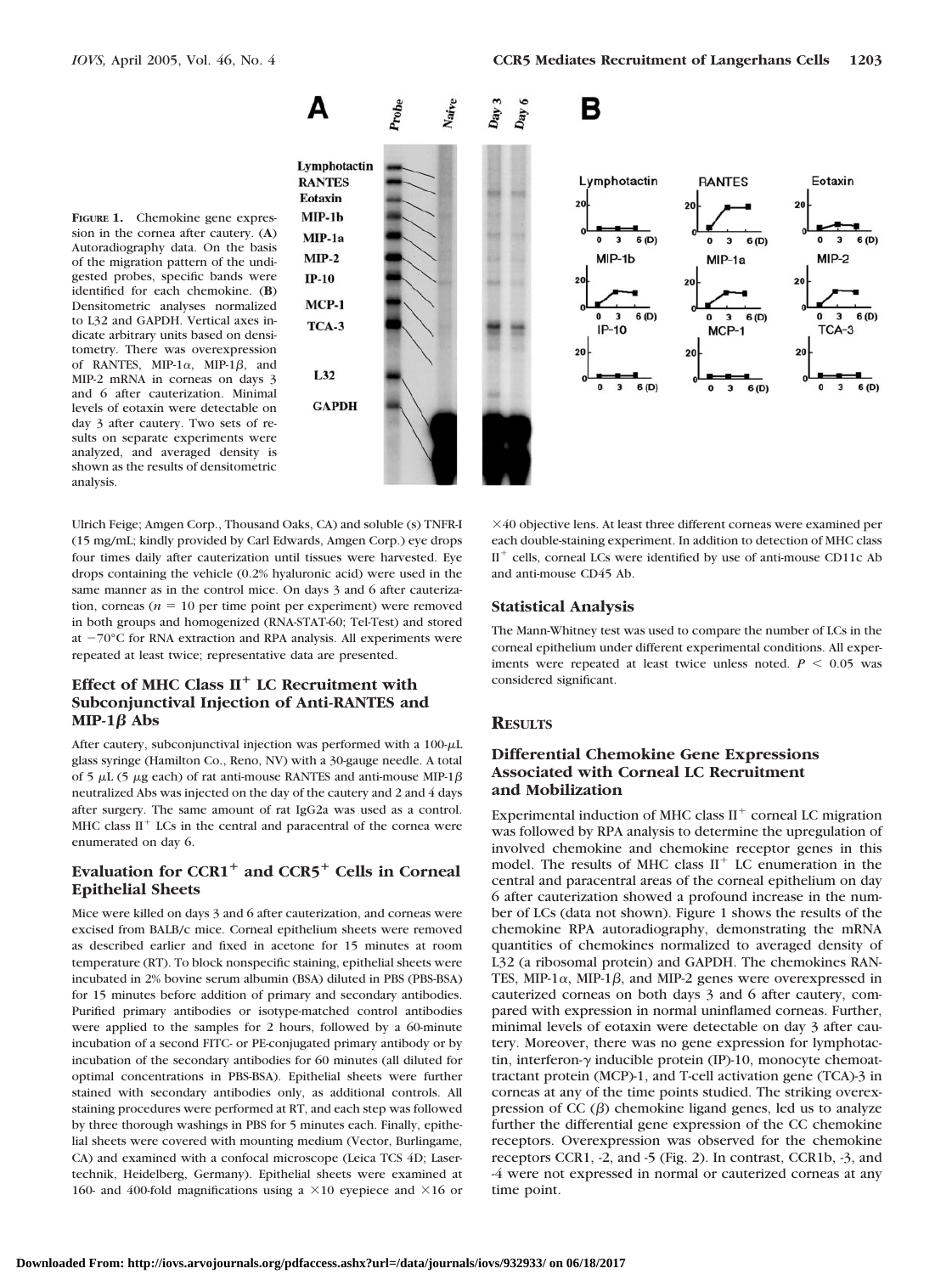

**FIGURE 2.** CC chemokine receptor gene expression levels were analyzed at the same time points as in Figure 1. (**A**) Autoradiography data and (**B**) densitometric analysis normalized to GAPDH. Overexpression of CCR1, -2, and -5 mRNA was observed in corneas on both days 3 and 6 after cauterization. Two sets of results in separate experiments were analyzed, and averaged density was shown as the results of densitometric analysis.

## **Suppression of LC Migration by IL-1R Antagonist and Soluble TNF Receptor (R) I**

We have shown that the blockade of IL-1 or TNF- $\alpha$  function (through receptor blockade or gene knockout strategies) can suppress the recruitment of MHC class  $II<sup>+</sup>$  LCs to the central corneal epithelium. $4,5,16,24$  In this set of experiments we applied topical sTNFR-I and/or IL-1ra to corneas, to suppress the local IL-1<sup>24</sup> and TNF- $\alpha^{25}$  activity. The application of sTNFR-I alone to cauterized corneas led to a 40% and 47% reduction in the number of MHC class  $II<sup>+</sup>$  LCs in the central cornea, by 1 and 2 weeks after cautery, respectively, compared with vehicle controls ( $P \le 0.01$ ; data not shown). However, the simultaneous blockade of both TNF- $\alpha$  and IL-1 through the combined application of IL-1ra and sTNFR-I led to an undetectable number of MHC class  $II<sup>+</sup>$  LCs in the corneas, suggesting the abrogation of LC migration into the cornea ( $P \le 0.001$ ; data not shown). To evaluate further the effect of the topical immunomodulatory strategies used in the study on chemokine expression, treated corneas were harvested, and chemokine gene expression assayed on days 3 and 6 after administration of IL-1ra and sTNFR-I (or control vehicle) subsequent to tissue cauterization. Figure 3 shows the results of the chemokine RPA autoradiography and their densitometric analyses normalized to averaged density of L32 and GAPDH. RANTES; eotaxin; and MIP-1 $\alpha$ , -1 $\beta$ , and -2 mRNAs were all expressed abundantly on day 3 in both the treated and the placebo groups. However, whereas the genes of RANTES, MIP-1 $\alpha$ , and MIP-1 $\beta$  were still expressed at day 6 in the placebo group, corneas treated with IL-1ra and sTNFR-I demonstrated no or minimal levels of gene expression for these chemokines. Treatment with IL-1ra and sTNFR-I however, did not affect the expression levels of eotaxin and MIP-2 genes at day 6.

# **Recruitment of MHC Class II**- **Corneal LCs in CCR5- and CCR1-KO Mice**

To differentiate further which CCR system is more closely associated with the recruitment of MHC class  $II<sup>+</sup>$  LCs, KO mice lacking the genes for CCR1 (CCR1<sup>-/-</sup>), CCR2/MIP-1 $\alpha$ <br>(CCR2<sup>-/-</sup> MIP-1 $\alpha^{-/-}$ ), MIP-1 $\alpha$  (MIP-1 $\alpha^{-/-}$ ), or CCR5  $(CCR5^{-/-})$  were used to analyze the ability of ocular surface

LCs to migrate into the cornea, by enumeration of MHC class  $II<sup>+</sup>$  LCs in the epithelium after cautery. No significant differences in the number of MHC class  $II<sup>+</sup>$  LCs was observed between CCR1-KO, CCR2/MIP-1 $\alpha$  double-KO, MIP-1 $\alpha$ -KO, and respective wild-type control animals (Fig. 4A–C) after cautery. In contrast, the number of MHC class  $II<sup>+</sup>$  LCs in the central cornea, was significantly reduced  $($ >50%) in CCR5-KO mice compared with wild-type control mice ( $P \le 0.005$ ) on day 6 after cautery (Fig. 4D).

# **Effect of MHC Class II**- **LC Recruitment with Subconjunctival Injection of Anti-RANTES and**  $MP-1\beta$  Abs

Although RANTES, MIP-1 $\alpha$ , and MIP-1 $\beta$  are the ligands of CCR5 and are upregulated after cautery, MIP-1 $\alpha$ -KO mice did not show MHC class  $II^{+}$  LCs migration (Fig. 4C). Therefore, blocking experiments were performed with subconjunctival injection of RANTES and MIP-1 $\beta$  neutralizing Abs. As shown in Figure 5, the number of MHC class  $II^+$  LCs significantly decreased in corneal epithelia of anti-RANTES/MIP-1 $\beta$  Abs treatment group compared with those of the isotype control group.

## **Expression of CD80, CD86, and MHC Class II Antigens in CCR5**- **Corneal LCs**

The data herein suggest that CCR5 activity is functionally associated with an increase in MHC class  $II<sup>+</sup>$  LCs and their migration into inflamed corneas. To determine whether this effect was mediated directly through CCR5 (i.e., at the level of epithelial LCs) or indirectly (i.e., through a CCR5-dependent recruitment of another leukocyte population that could in turn lead to LC migration), we performed immunohistochemistry on normal and inflamed corneas to evaluate the expression of CCR5 and -1. In the normal uninflamed cornea,  $CD45^+CD11c^+$ DCs were uniformly  $B7^-$  (CD80<sup>-</sup>/CD86<sup>-</sup>), both in the central epithelium and stroma, indicating their immature phenotype, as recently described.<sup>2,26,27</sup> In addition, analysis of normal corneas revealed all epithelial LCs to be uniformly CCR5<sup>-</sup> and -1<sup>-</sup>, regardless of location. However, by day 6 after cautery,  $CCR5<sup>+</sup>$  corneal LCs were observed in significant numbers in the limbal and to a lesser degree in the peripheral corneal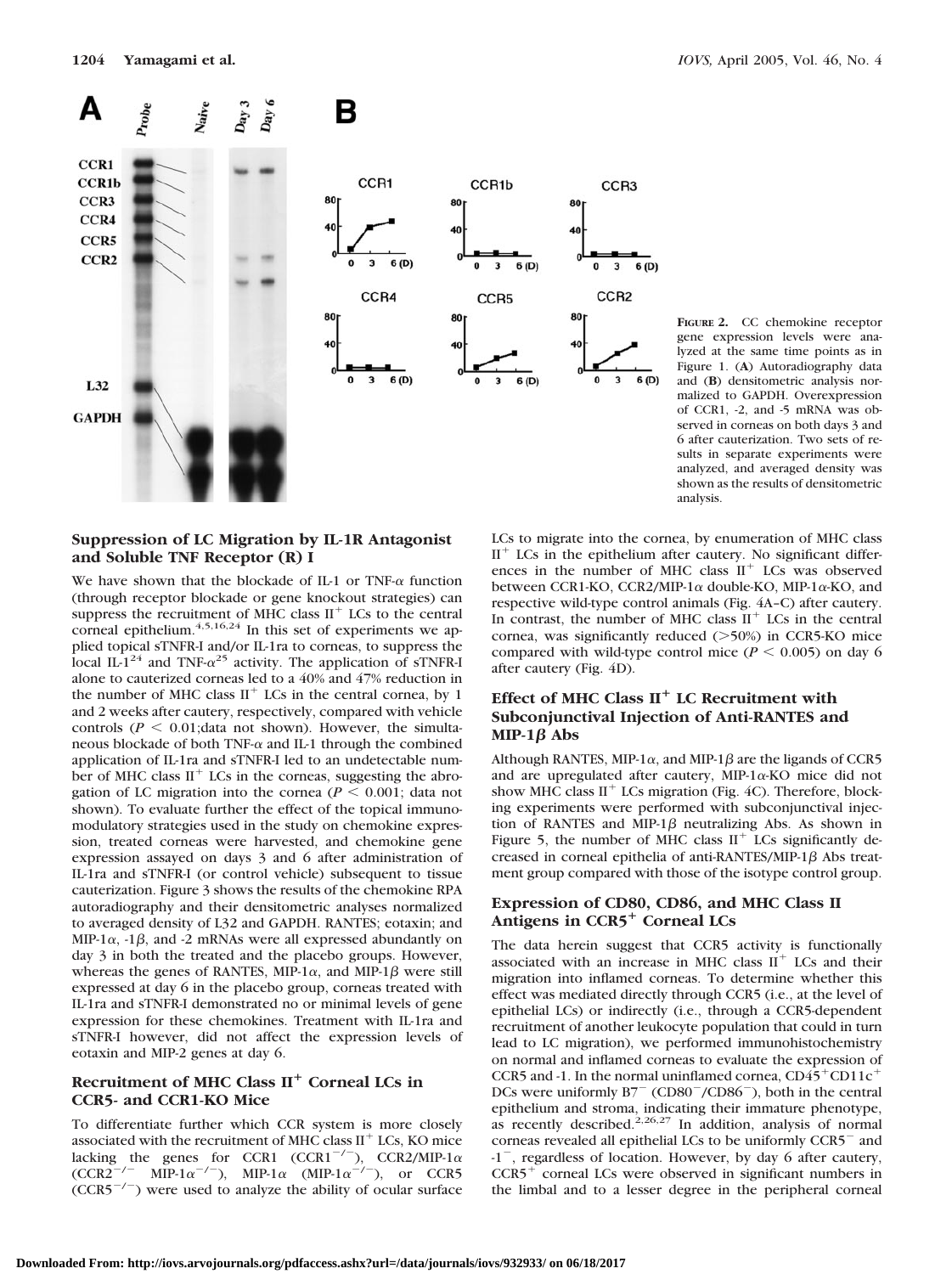

**FIGURE 3.** Chemokine gene expression in corneas was analyzed on days 3 and 6 after cautery under the topical administration of simultaneous IL-1ra and TNFRI eye drops after cauterization. (**A**) Chemokine RPA autoradiography and (**B**) densitometric analyses normalized to GAPDH. RANTES, eotaxin, MIP-1 $\alpha$ , MIP-1 $\beta$ , and MIP-2 mRNA were expressed on day 3 in both the IL-1ra- and TNFRI-treated and the placebo groups. Although RANTES, MIP-1 $\alpha$ , and MIP-1 $\beta$  gene expression levels were maintained on day 6 in the placebo group, chemokine gene expressions were suppressed in the IL-1ra- and TNFRI-treated group. In addition, treatment with IL-1ra and TNFRI did not affect the expression levels of eotaxin and MIP-2 genes. Two sets of results on separate experiments were analyzed, and averaged density was shown as the results of densitometric analysis.

epithelium (Figs. 6A–C). MHC class  $II<sup>+</sup>$  LCs, present in large numbers in the limbal and peripheral epithelium, were mostly CCR5- on both days 3 (Figs. 6D, 6E) and 6 after cautery. In inflamed corneas, LCs expressing CD80 (Fig. 6F) and CD86 (data not shown) were observed immediately adjacent to the maximally inflamed areas around cautery sites. These  $B7^+$  LCs, however, most of which also expressed MHC class II, failed to express CCR5, suggesting that the acquisition of maturation markers (Ia and costimulatory factors) is associated with the downregulation of CCR5 gene expression. Finally, epithelial LCs in inflamed corneas were uniformly  $CCR1$ <sup>-</sup> at any of the



**FIGURE 4.** Enumeration of MHC class II<sup>+</sup> LCs in CCR1-, CCR2/MIP-1 $\alpha$ double-, MIP-1 $\alpha$ -, and CCR5-KO mice. (A) No significant difference in the number of MHC class II<sup>+</sup> LCs was observed between the CCR1-KO mice and the wild-type controls. (**B**) CCR5-KO mice, however, show a significant reduction in MHC class  $II<sup>+</sup>$  LCs compared with the wildtype control mice. Two sets of results in separate experiments were analyzed, and representative data are shown.  $P = 0.0074$ .

time points studied, although  $CCR1<sup>+</sup> DCs$  were detected in the corneal stroma after cauterization (data not shown).

#### **DISCUSSION**

Chemokines have been subdivided into different families based on the relative position of their cysteine residues.<sup>28</sup> In the CC  $(\beta)$  chemokine group, which is primarily involved in recruitment of immune cells such as APCs and T cells, $28,29$  the first two cysteine residues are adjacent to each other. RANTES, eotaxin, MIP-1 $\alpha$ , MIP-1 $\beta$ , MCP-1, and TCA3 are part of the CC chemokine family. The CXC  $(\alpha)$  chemokine family, in contrast, which includes IP-10, IL-8, and MIP-2, has the first two cys-



**FIGURE 5.** Enumeration of MHC class  $II^+$  LCs on day 6 after cauterization in the corneal epithelium treated with subconjunctival injection of anti-RANTES/MIP-1 $\beta$  Abs. Subconjunctival injections were performed on days 0, 2, and 4. The number of MHC class  $II^+$  LCs decreased significantly in the epithelium of anti-RANTES/MIP-1 $\beta$  Abstreated corneas, compared with isotype control IgG2a-treated corneas. Positive control indicates no subconjunctival injection group after cautery. Two sets of results on separate experiments were analyzed, and representative data are shown.  $^{*}P = 0.0078$ .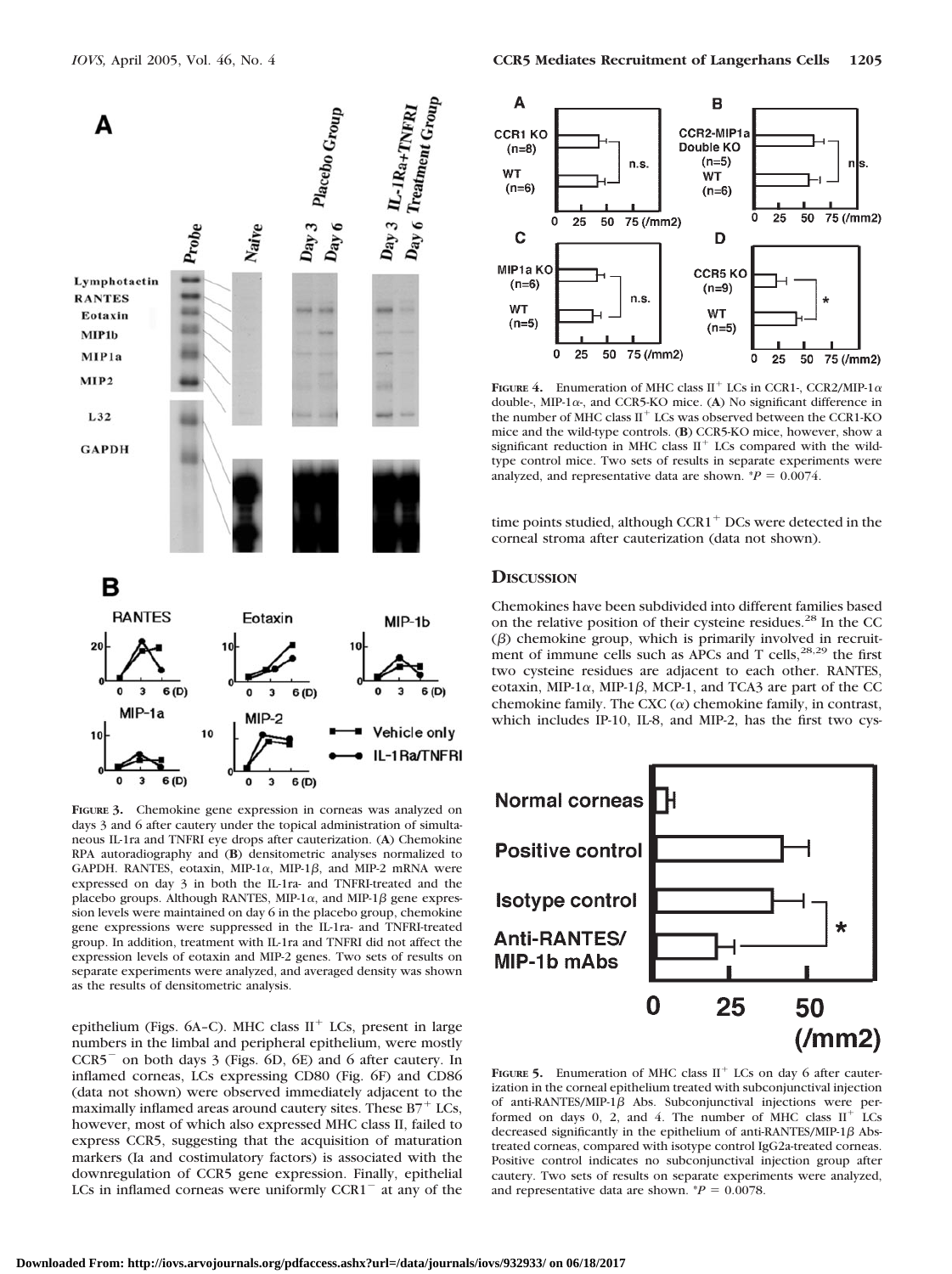

**FIGURE 6.** Immunohistochemical studies by confocal microscopy. (A–C) On day 6 after cautery, CD45<sup>+</sup> dendritiform LCs (*red*) expressed CCR5 (*green*) in the corneal epithelium. (A)  $CD45^+$  (*red*), (B)  $CCR5^+$ (*green*), (**C**) merger of (**A**) and (**B**), costained (*yellow*). (**D**) MHC class II<sup>+</sup> LCs (*green*) as shown in (**D**) did not express CCR5 (*red*; **E**). On day 6 after cautery, LCs expressing CD80 (*red*; **F**) did not express CCR5 (*green*) in the corneal epithelium.

teines separated by one amino acid residue. Chemokines form a complex functional network in a variety of inflammatory, infectious, and immune-mediated diseases, both locally and systematically. Whereas CXC chemokines (e.g., MIP-2 and  $Gro-\alpha$ ) have been shown to mediate the recruitment of neutrophils<sup>30</sup> and CC chemokines, and their receptors have been demonstrated to be critical in regulating the recruitment of DCs, including LCs. $31-37$ 

In the present study, thermal cautery, which led to an increase in MHC class  $II<sup>+</sup>$  LCs in the central areas of the corneal epithelium, was associated with an overexpression of the chemokines RANTES, MIP-1 $\alpha$ , MIP-1 $\beta$ , eotaxin, and MIP-2, but not IP-10, MCP-1, and lymphotactin. In addition, CCR1 (e.g., RANTES, MIP-1 $\alpha$ , MCP-3), CCR2 (MCP-1, -2, and -3), and CCR5 (e.g., RANTES, MIP-1 $\alpha$ , MIP-1 $\beta$ )<sup>38,39</sup> receptor genes, but not CCR3 (eotaxin) or -4 (MDC) receptor genes are overexpressed at the same time points after cautery. Because the initial data primarily implicated the CCR1, -2, and -5 to be associated with the increase of MHC class  $II<sup>+</sup>$  LCs in the central cornea, we further assessed the functional relevance of these CC receptors by studying the recruitment of MHC class  $II^+$  LCs in CCR1-, CCR2/MIP-1 $\alpha$ -, MIP-1 $\alpha$ -, and CCR5-KO mice compared with respective wild-type mice. Our results revealed that MHC class  $II<sup>+</sup>$  LCs in the corneal epithelium are significantly, but not entirely, suppressed in  $CCR5^{-/-}$  mice compared with wildtype control animals, whereas no significant differences in CCR1-, CCR2/MIP-1 $\alpha$ -, and MIP-1 $\alpha$ -KO are appreciated compared with controls. The finding that blockade of the CCR5 ligands RANTES and MIP-1 $\beta$  decreased the number of MHC class  $II<sup>+</sup>$  LCs also strongly supports the functional relevance of CCR5 in the recruitment of MHC class  $II<sup>+</sup>$  LCs.

Our data further demonstrate that the resident limbal  $CD11c<sup>+</sup>$  LCs were uniformly CCR5<sup>-</sup>. After corneal stimulation with cautery, however,  $CCR5<sup>+</sup>$  LCs could be observed infiltrating the corneal periphery, indicating the direct role of CCR5 in the recruitment of corneal LCs, extending the previously shown role of the proinflammatory cytokines IL-1 and TNF- $\alpha$  in this process. These  $CCR5<sup>+</sup>$  LCs are mostly immature, whereas most mature LCs in the cornea fail to express this receptor. CCR5 is therefore mediating the initial migration of immature LCs into the epithelium, and is being downregulated once these migrated LCs reach a more mature stage in the cornea. What we cannot determine as yet is whether the  $CCR5<sup>+</sup> LCs$ 

are derived from the normally CCR5<sup>-</sup> limbal LCs that upregulate CCR5 in response to proinflammatory cytokines and are than chemotactically drawn to the cornea before acquiring a high maturation state and MHC class II expression, or whether they represent a distinct subset of LCs or LC precursors that express CCR5 and are recruited from the limbal intravascular compartment in response to local inflammation in the cornea.

The conclusion that CCR5 function is associated with the mobilization of LCs into the corneal epithelium is based on several lines of investigation. First, promotion of LC recruitment was associated with upregulation of both CCR5 and its associated ligands. Second, the suppression of LC mobilization by cytokine modulation was associated with suppression in gene expression for CCR5-associated ligands; and third, deletion of the CCR5 gene and blockade of its ligands RANTES and  $MIP-1\beta$  led to significant suppression in LC recruitment.

We observed that the expression of CCR5, which is associated with LC migration, is inversely related to the maturational stage of LCs. This observation is indeed well confirmed for a variety of APC populations and chemokine receptors responsible for their migration.<sup>31–34</sup> For example, it is known that the chemokine receptor CCR6 can initiate recruitment of immature DC subsets to inflamed peripheral sites, 31,35-36 whereas other chemokine systems (CCR7, ELC/MIP-3 $\beta$ ) can direct the migration of mature Ag-bearing DCs from the periphery to lymphoid organs, where they stimulate T cells<sup>1,52,34,40-42</sup> Although we do not have any data at this time that demonstrate definitively similar switching of differential chemokine receptors in corneal APCs, including LCs, it is tempting to speculate that other chemokine systems distinct from CCR5 (and its ligands RANTES and MIP-1 $\beta$ ) mediate the APC emigration from the cornea to lymphoid organs.

It is important to underscore the limitations of this study. First, we were not able to demonstrate complete suppression of the recruitment of MHC class  $II<sup>+</sup>$  LCs in CCR5-KO mice, suggesting that other molecular pathways may also be involved in mediating LC recruitment to the cornea. Other candidates include CCR6 and its ligand MIP- $3\alpha$ , which have been shown to be involved in the recruitment of LCs into the epidermis.<sup>36,41</sup> In our preliminary study, CCR6 are expressed in the normal mouse corneal epithelium under a confocal microscope and blockade of CCR6 neutralized Ab with subconjunctival injection partially suppressed the recruitment of MHC class  $II^+$  LCs (Yamagami S, unpublished observation, 2004). Further functional study of the corneal epithelium, using the CCR6-KO mouse and a neutralizing Ab to MIP- $3\alpha$  should be undertaken Second, given the complex redundancy of the chemokine receptor–ligand systems, we were unable to identify specifically whether both RANTES and MIP-1 $\beta$  or a ligand alone are involved in the recruitment of corneal LCs. Finally, we have recently identified a highly immature/precursor LC population in the corneal epithelium.<sup>2,43</sup> Although our data do not differentiate between the role of the CCR5 chemokine system in the mobilization of these resident immature LCs (none of the highly immature Ia-negative LCs express CCR5) and the novel recruitment of LCs into the epithelium, we cannot rule out that CCR5, or its associated ligands, may impact these resident cells indirectly. This is highly unlikely, because the role of CCR5, so far, has been limited to the chemotaxis of APCs and not to their maturation or sensitization.37–38

Herein we provide data, for the first time that specifically identify the role of CCR5 in initiating the mobilization of LCs to the cornea. Our data suggest that CCR5 and its associated ligands play a critical role in mediating the recruitment and mobilization of MHC class  $II<sup>+</sup>$  LCs into the corneal epithelium. Targeting the CCR5 chemokine system may serve as an appro